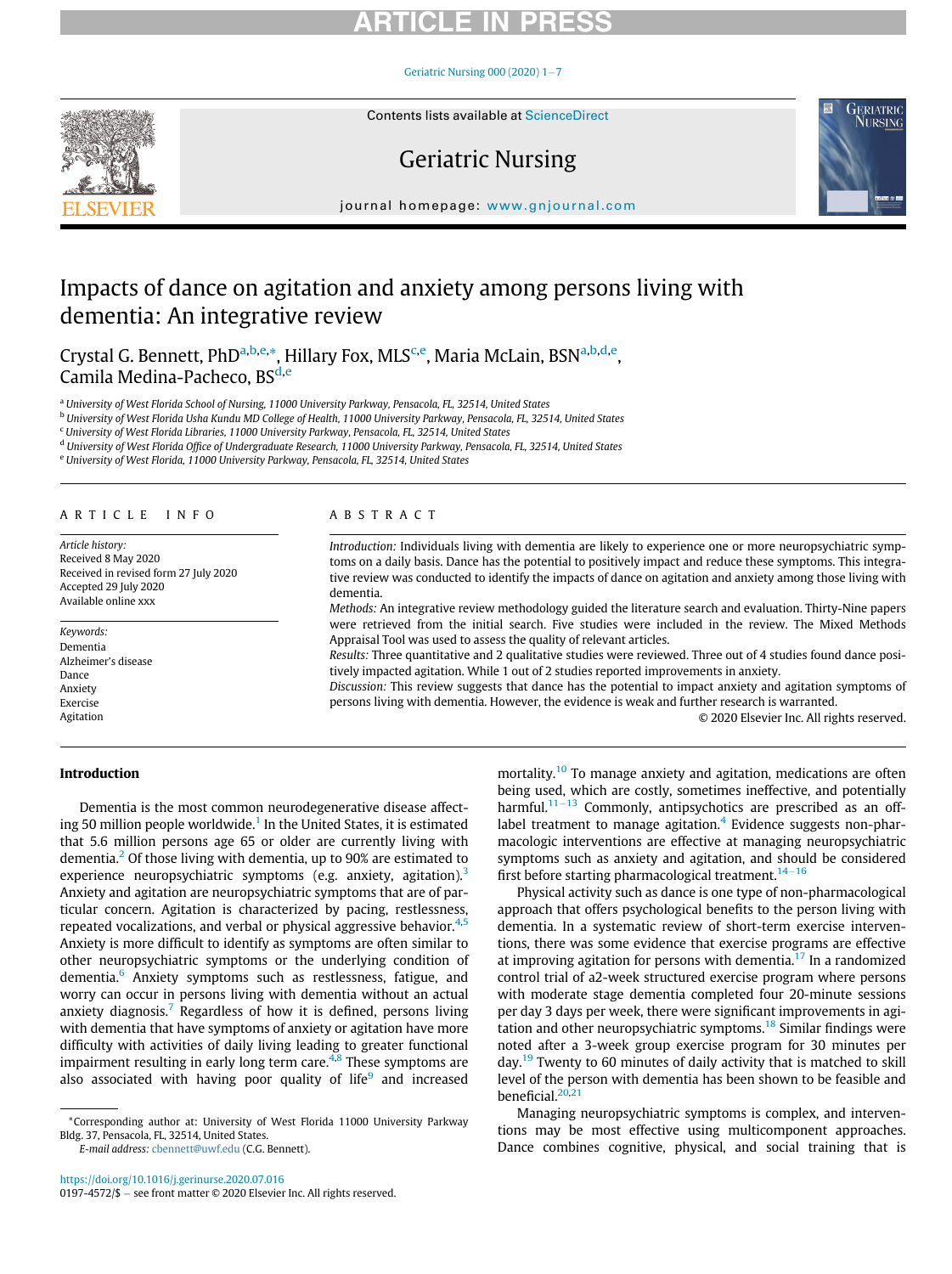# RTICLE IN

2 C.G. Bennett et al. / Geriatric Nursing 00 (2020) 1-7

<span id="page-1-0"></span>thought to be effective for persons with dementia for various reasons such as attention to the music and environment, $22$  awareness of others, $^{23}$  and the use of large muscle groups. $^{24}$  Music has been found to activate specific neural pathways associated with emotion.<sup>[25](#page-6-7)</sup> Dance movements also contribute to positive emotional behaviors among those with dementia.<sup>[26](#page-6-8)</sup> An observational study noted that during group dances, persons with dementia are able to mimic movements and are transformed by the experience often switching from exhibiting agitation (i.e. repetitive walking, constant mumbling) to engaging in the activity. $27$  Dance is a versatile activity that can be choreographed or improvised based on the individual needs of the participant. While, research studies may limit the duration of a dance intervention, dance can be incorporated throughout the day. Dance may especially be beneficial when integrated throughout the day as an informal activity. Dance promotes socialization and is an enjoyable activity contributing to high adherence rates. $26,28$  $26,28$  As a result of these considerations, there is a clear need to further explore effective interventions to improve neuropsychiatric symptoms among persons living with dementia. The purpose of this integrative review is to synthesize evidence about dance impacts on anxiety and agitation among persons living with dementia.

### Methods

An integrative review methodology guided the literature search and evaluation. The framework established by Whittemore and Knafl was used as the guiding strategy for this review. <sup>29</sup> The framework includes a systematic approach for problem identification, literature searching, data synthesis through an unbiased critiquing tool, and presentation of the data.<sup>[29](#page-6-11)</sup> The quality of the articles were appraised using the latest version Mixed Methods Appraisal Tool.<sup>[30](#page-6-12)</sup>

#### Inclusion and exclusion criteria

Studies included were required to have dance, adapted dance, dance exercise, modified dance, or recreational dance as the primary intervention with study outcomes of anxiety and/or agitation The population in each study must focus on persons living with dementia. Only empirical articles were considered. Due to the limited publications in this area, all publication dates as well as international studies were included.

Excluded articles included non-English language, dissertations, and theses. While dissertations and theses as a publication type were excluded, the bibliographies of these publications were searched for relevant scholarly articles. Systematic reviews and meta-analysis were not included but were instead hand searched for individual studies within the publication. Articles that were methodology papers, protocols, or project proposals were not included. The focus of this review was on empirical evidence, driven by data.

### Search strategy

An expert health sciences librarian guided the search strategy. Peer reviewed, scholarly articles were searched for in the following databases: CINAHL, Nursing and Allied Health Database (ProQuest), PubMed, and Dissertations & Theses (ProQuest). Bibliographies of relevant publications were hand-searched to identify additional empirical studies to be used in the review. Databases were searched in July 2020 using the following keywords and Medical Subject Heading (MeSH) terms: Alzheimer Disease, dementia, dance, delirium, agitation, psychomotor agitation, irritability, aggression, physical function, dance, adapted dance, dance exercise, modified dance, and recreational dance. Search strategies were customized to be compatible with the specific functionality of each database. [Table 1](#page-1-0) depicts the keywords and search commands used in each database. [Fig. 1](#page-2-0) illustrates the diagram used in the searching and selection of relevant literature.

#### Table 1

| <b>Database</b>                                 | <b>Keywords</b>                                                                                                                                                                                                                                                                                                                                                    |
|-------------------------------------------------|--------------------------------------------------------------------------------------------------------------------------------------------------------------------------------------------------------------------------------------------------------------------------------------------------------------------------------------------------------------------|
| <b>CINAHL Complete</b>                          | (dementia OR "Alzheimer's disease" OR adrd) AND (danc* OR<br>"adapted dance" OR "modified dance" OR "group dance" OR<br>"recreational dance") AND (agitation OR anxiety OR aggres-<br>sion OR delirium)                                                                                                                                                            |
| Nursing & Allied<br>Health Source<br>(ProQuest) | ab(dementia OR "Alzheimer's disease" OR adrd) AND (agita-<br>tion OR anxiety OR aggression OR delirium) AND ab(danc*<br>OR "adapted dance" OR "modified dance" OR "group dance"<br>OR "recreational dance")                                                                                                                                                        |
| PubMed                                          | ((("Dementia"[Mesh]) OR "Alzheimer Disease"[Mesh] OR<br>adrd) AND (((("Psychomotor Agitation"[Mesh]) OR "Anxie-<br>ty"[Mesh]) OR "Aggression"[Mesh:NoExp]) OR "Delirium"[-<br>Mesh:NoExp])) AND ("Dancing"[Mesh] OR "Dance<br>Therapy"[Mesh] OR danc* OR "adapted dance" OR "dance<br>exercise" OR "modified dance" OR "group dance" OR "recre-<br>ational dance") |
| Dissertations &<br>Theses (ProQuest)            | ab(dementia OR "Alzheimer's disease" OR adrd) AND (agita-<br>tion OR anxiety OR aggression OR delirium) AND ab(danc <sup>*</sup><br>OR "adapted dance" OR "modified dance" OR "group dance"<br>OR "recreational dance")                                                                                                                                            |

Search outcomes

The initial search in scientific databases yielded 39 publications, including 10 dissertations and theses. After duplicates were removed, 37 publications were eligible for further examination. Titles and abstracts of all studies were screened and 7 studies were relevant. A further review of the full-text of scholarly articles, dissertations, and theses produced 6 publications that were eligible for review for inclusion. Of these 6 publications, two bibliographies were hand searched, resulting in an additional 10 scholarly articles that were eligible for inclusion. A full-text review of the 10 articles from the hand-search resulted in 2 articles eligible for further consideration. After evaluating all 8 articles that were candidates for further analysis for inclusion (6 from the original search and 2 from the hand-searched bibliographies), 5 of those studies were included in the integrative review.

### Quality appraisal

The quality of the relevant articles were assessed by two indepen-dent reviewers using the Mixed Methods Appraisal Tool.<sup>[30](#page-6-12)</sup> This tool looks at empirical papers that included qualitative, quantitative, and mixed methods studies.<sup>[30](#page-6-12)</sup> The tool is comprised of screening questions, a checklist of appraisal questions, and an explanation of the criteria for each type of study. [Table 2](#page-3-0) includes the checklist of questions, explanation of criteria for each study type, and results of the quality appraisal using the tool. The latest 2018 version of the Mixed Methods Appraisal Tool discourages an overall score calculation for each study. Instead, it is recommended to provide a detailed explanation of the ratings of each criterion .However, it is noted that a score may be calculated using the Mixed Methods Appraisal Tool by denoting the number of criterion met. $31$  For example, 2 criterion met out of 5 possible criteria resulted in a 40% for an overall score, while 4 out of 5 criteria met was a score of 80%. [Table 4](#page-4-0) provides the calculated score and identifies the criterion that were not met.

#### Data analysis

Data were analyzed using a constant comparison method that included data reduction, data display, data comparison, conclusion drawing and verification. $29$  At the data reduction phase, initial subgroups were developed to categorize the data based on sample characteristics (dementia), intervention (dance), and reference to anxiety or agitation. Next, relevant data were extracted and organized into a matrix. Extracted data included authors, year of publication, country,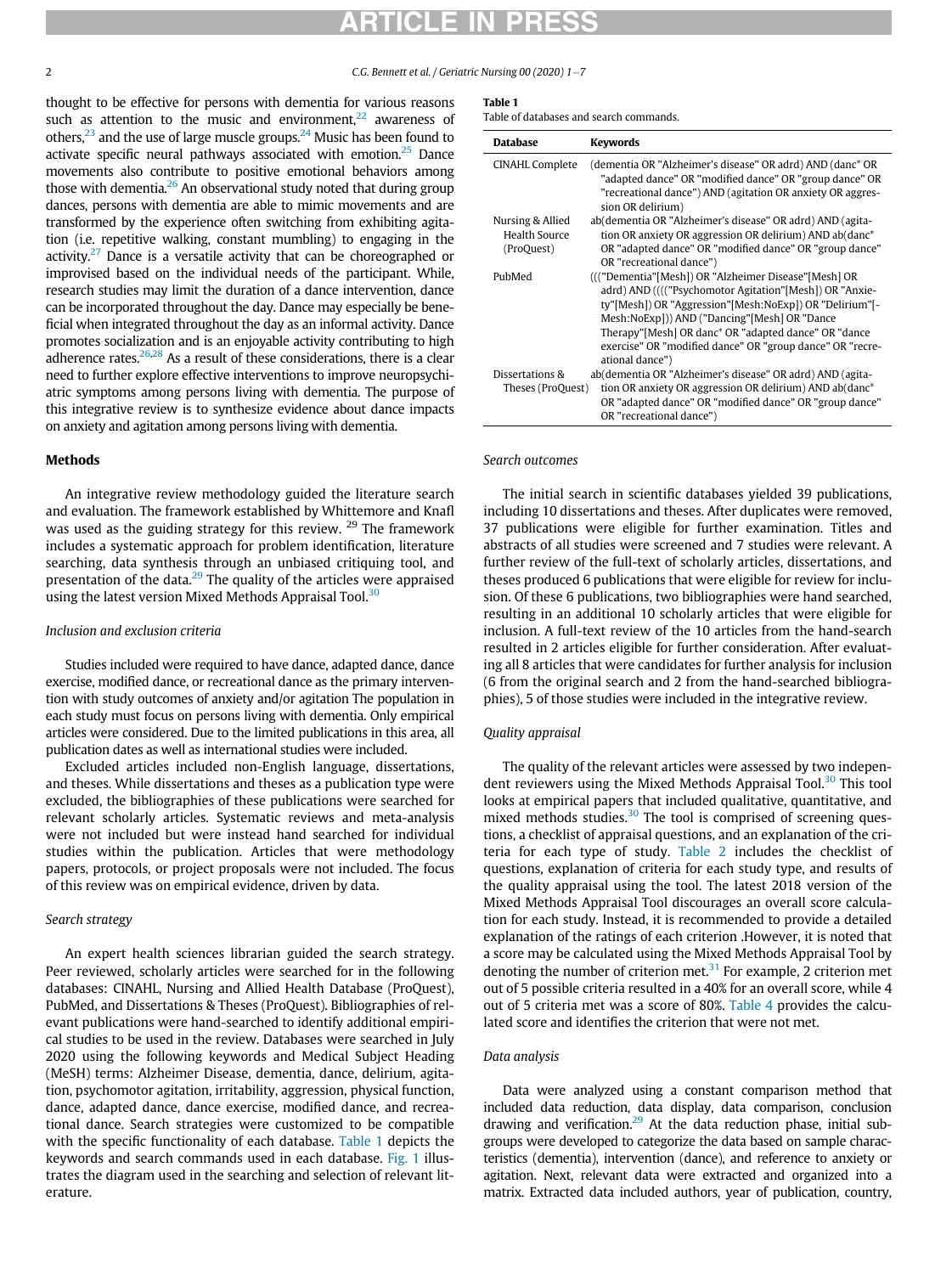$C.G.$  Bennett et al. / Geriatric Nursing 00 (2020)  $1-7$  3

<span id="page-2-0"></span>

Fig. 1. Diagram of process used to identify publications for review.

study purpose, design, sample, intervention type, key findings, implications and the recommendations. At the data display phase, the extracted data were organized into a matrix (Tables  $2-4$ ) to display relevant information including a calculated quality score and detailed explanation of the ratings of each criterion for each study. At the data comparison phase, data were examined to identify patterns, characteristics, or relationships. Clustering of similar data were done. The clusters were then examined for similarities and differences followed by an examination of common and unusual patterns and confounding factors. At the conclusion drawing and verification phase, conflicting results were analyzed by comparing the frequency of significant positive results versus negative ones. Confounding factors that may have contributed to variability in results were also considered. Data verification was done by comparing our review findings with the primary studies. When necessary, we made revisions to ensure our review was reflective of the primary studies.

#### Results

Data from 5 studies were extracted. They included 3 quantitative studies and 2 qualitative studies. Data analysis revealed the following common characteristics: setting, research design, intervention, participants, and outcome variables.

#### Study characteristics

#### Setting

The majority of the studies were carried out in Europe  $(n = 4)$ ; 2 from UK, $32-33$  $32-33$  $32-33$  1 from Sweden, $34$  and 1 from Belgium. $35$  The remain-ing study was from Australia.<sup>[36](#page-6-17)</sup> The studies were conducted in various settings. One study was conducted in both a care home and nursing home setting.<sup>[33](#page-6-18)</sup> Remaining studies used single sites including a public psychiatric hospital,  $35$  clinical dementia unit,  $36$  nursing home,  $34$  and a care home.  $32$ 

### Research design

The quantitative studies used the following designs: non-experimental, $36$  multiple baseline single case study, $33$  and randomized con-trol.<sup>[35](#page-6-16)</sup> The qualitative studies used grounded theory<sup>[32](#page-6-14)</sup> and a content analysis method. $34$ 

#### Intervention

Dance interventions varied in type, duration, frequency, and amount. All of the studies implemented different types of dance (see [Table 4](#page-4-0)). All of the studies except one had structured movements or choreography that participants had to follow. The other study used non-structured free dance.[34](#page-6-15) Most intervention protocols included participating in  $30-60$  minute sessions ranging from 1 to 3 times weekly for 4-12 weeks.

#### Participants

Sample sizes ranged from 6 to 13 participants for qualitative studies and 6 to 25 participants for quantitative studies. Participants with dementia were > 60 years of age. Common inclusion criteria of papers with focused on those who could walk independently and had a diagnosis of dementia. Only 1 study reported requiring partici-pants to have evidence of agitation as part of their inclusion criteria.<sup>[36](#page-6-17)</sup> Exclusion criteria varied among the studies. Most studies did not report exclusion criteria,  $32-34,36$  $32-34,36$  $32-34,36$  $32-34,36$  while one study excluded those with apathy and inability to sit in a chair for 30 minutes. $35$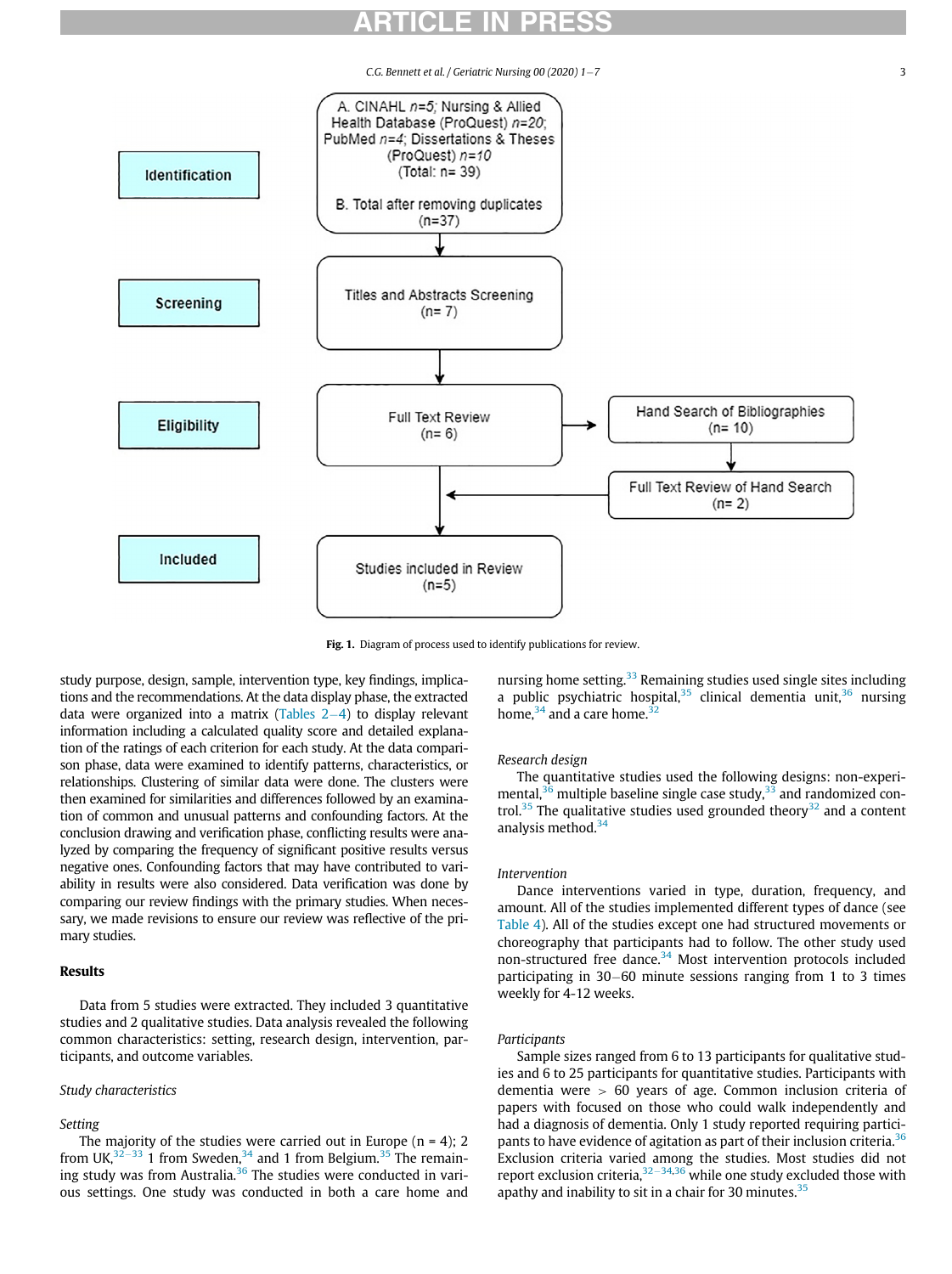#### 4 C.G. Bennett et al. / Geriatric Nursing 00 (2020) 1-7

#### <span id="page-3-0"></span>Table 2 Quality appraisal of articles.

| Quantitative descriptive<br>studies Author<br>(Reviewer)       | Are there clear<br>research<br>questions? | Do the collected<br>data allow to<br>address the research<br>questions?    | Is the sampling<br>strategy relevant<br>to address the<br>research<br>question?         | Is the sample<br>representative of<br>the target<br>population?                                         | Are the<br>measurements<br>appropriate?                     | Is the risk of<br>nonresponse bias<br>low?                                           | Is the statistical<br>analysis appropriate<br>to answer the<br>research question?                                |
|----------------------------------------------------------------|-------------------------------------------|----------------------------------------------------------------------------|-----------------------------------------------------------------------------------------|---------------------------------------------------------------------------------------------------------|-------------------------------------------------------------|--------------------------------------------------------------------------------------|------------------------------------------------------------------------------------------------------------------|
| Duignan et al. <sup>36</sup><br>(Reviewer 1)                   | Yes                                       | Yes                                                                        | $No*$                                                                                   | Can't tell                                                                                              | Yes                                                         | Yes                                                                                  | Can't tell                                                                                                       |
| Duignan et al. <sup>36</sup><br>(Reviewer 2)                   | Yes                                       | Yes                                                                        | Can't tell                                                                              | Can't tell                                                                                              | Yes                                                         | Yes                                                                                  | Can't tell                                                                                                       |
| Guzmán et al. <sup>33</sup><br>(Reviewer 1)                    | Yes                                       | Yes                                                                        | Can't tell*                                                                             | Yes                                                                                                     | Yes                                                         | Yes                                                                                  | Yes                                                                                                              |
| Guzmán et al. <sup>33</sup><br>(Reviewer 2)                    | Yes                                       | Yes                                                                        | Yes                                                                                     | Yes                                                                                                     | Yes                                                         | Yes                                                                                  | Yes                                                                                                              |
| <b>Qualitative Articles</b><br>Author(Reviewer)                | Are there clear<br>research<br>questions? | Do the collected<br>data allow to<br>address the<br>research<br>questions? | Is the qualitative<br>approach<br>appropriate to<br>answer the<br>research<br>question? | Are the qualitative<br>data collection<br>methods ade-<br>quate to address<br>the research<br>question? | Are the findings<br>adequately<br>derived from the<br>data? | Is the interpreta-<br>tion of results<br>sufficiently sub-<br>stantiated by<br>data? | Is there coherence<br>between qualita-<br>tive data sources.<br>collection, analy-<br>sis and<br>interpretation? |
| Guzmán-García et al. <sup>32</sup><br>(Reviewer 1)             | Yes                                       | Yes                                                                        | Yes                                                                                     | Yes                                                                                                     | Yes                                                         | Yes                                                                                  | Yes                                                                                                              |
| Guzmán-García et al. <sup>32</sup><br>(Reviewer 2)             | Yes                                       | Yes                                                                        | Yes                                                                                     | Yes                                                                                                     | Yes                                                         | Yes                                                                                  | Yes                                                                                                              |
| Palo-Bengtsson et al. <sup>34</sup><br>(Reviewer 1)            | Yes                                       | Yes                                                                        | Yes                                                                                     | Yes                                                                                                     | Yes                                                         | $No*$                                                                                | Yes                                                                                                              |
| Palo-Bengtsson et al. <sup>34</sup><br>(Reviewer 2)            | Yes                                       | Yes                                                                        | Yes                                                                                     | Yes                                                                                                     | Yes                                                         | Can't tell*                                                                          | Yes                                                                                                              |
| <b>Randomized Control</b><br><b>Trial Author</b><br>(Reviewer) | Are there clear<br>research<br>question?  | Do the collected<br>data allow to<br>address the<br>research<br>questions? | Is randomization<br>appropriately<br>performed?                                         | Are the groups com-<br>parable at<br>baseline?                                                          | Are there complete<br>outcome data?                         | Are outcome<br>assessors<br>blinded to the<br>intervention<br>provided?              | Did the participants<br>adhere to the<br>assigned<br>intervention?                                               |
| Van de Winckel et al. <sup>35</sup><br>(Reviewer 1)            | Yes                                       | Yes                                                                        | No                                                                                      | Yes                                                                                                     | Yes                                                         | Yes                                                                                  | Yes                                                                                                              |
| Van de Winckel et al. <sup>35</sup><br>(Reviewer 2)            | Yes                                       | Yes                                                                        | Can't tell                                                                              | Yes                                                                                                     | Yes                                                         | Yes                                                                                  | Yes                                                                                                              |

#### Table 3

Characterization data of studies.

| Authors                                                    | Year of publication | Study design                            | Country   |
|------------------------------------------------------------|---------------------|-----------------------------------------|-----------|
| Duignan, Hedley, & Milverto <sup>36</sup>                  | 2009                | Non-experimental pilot                  | Australia |
| Guzmán, Freeston, Rochester, Hughes, & James <sup>33</sup> | 2016                | Multiple-baseline single-case study     | England   |
| Guzmán-García, Mukaetova-Ladinska, & James <sup>32</sup>   | 2013                | Grounded theory qualitative pilot study | England   |
| Palo-Bengtsson, Winblad, & Ekman <sup>34</sup>             | 1998                | Qualitative study                       | Sweden    |
| Van de Winckel, Feys, De Weerdt, & Dom <sup>35</sup>       | 2004                | Randomized control trial                | Belgium   |

#### Outcome variables

The outcome variables measured in the studies included: anxiety, agitation, and aggression. Majority of the studies used different measurements to assess the effectiveness of dance on the outcomes. Anxiety was assessed by observations of participants, it is important to note anxiety was only examined in the qualitative studies.  $32,34,35$  $32,34,35$  $32,34,35$  Agi-tation was assessed by different measures. Duignan et al.<sup>[36](#page-6-17)</sup> used the Cohen-Mansfield Agitation Inventory,<sup>[5](#page-5-4)</sup> while Guzman et al.<sup>[33](#page-6-18)</sup> used the Dementia Mood Assessment Scale.<sup>[37](#page-6-19)</sup> Van de Winckel et al.<sup>[35](#page-6-16)</sup> assessed aggression using the BOP Scale that is a Dutch abbreviated version of the Stockton Geriatric Rating Scale.<sup>[38](#page-6-20)</sup>

#### Impacts of dance on anxiety

Two studies reported findings related to anxiety among dance participants. One qualitative study found the care home staff reported participants having lower anxiety.<sup>[32](#page-6-14)</sup> In contrast, another qualitative study reported during the dance sessions "some patients showed anxiety".<sup>[34](#page-6-15)</sup> Although, in this same study there were also reports participants had positive feelings such as happiness and joy. $34$ 

### Impacts of dance on agitation

Four dance studies reported on agitation. A case study reported improvement in agitation for one participant following 12 weeks of dance.<sup>33</sup> In a very small pilot study ( $n=6$ ), there was some reduction in agitation for 4 participants as their scores on the Cohen-Mansfield Agitation Inventory<sup>[5](#page-5-4)</sup> decreased an average of 6.14 points following 4 weeks of dance.<sup>[36](#page-6-17)</sup> In 1 qualitative study, care staff reported some decreases in agitation among participants.<sup>[32](#page-6-14)</sup> While in another qualitative study, one participant was observed to have "severe restless-ness" during dance sessions.<sup>[34](#page-6-15)</sup>

#### Discussion

This integrative review adds to the literature on non-pharmacological interventions for persons living with dementia by revealing that dance therapy has a positive impact on anxiety and agitation. A significant finding is that persons living with dementia experienced some type of improvement in agitation and anxiety albeit differences in research methods. These improvements could be explained by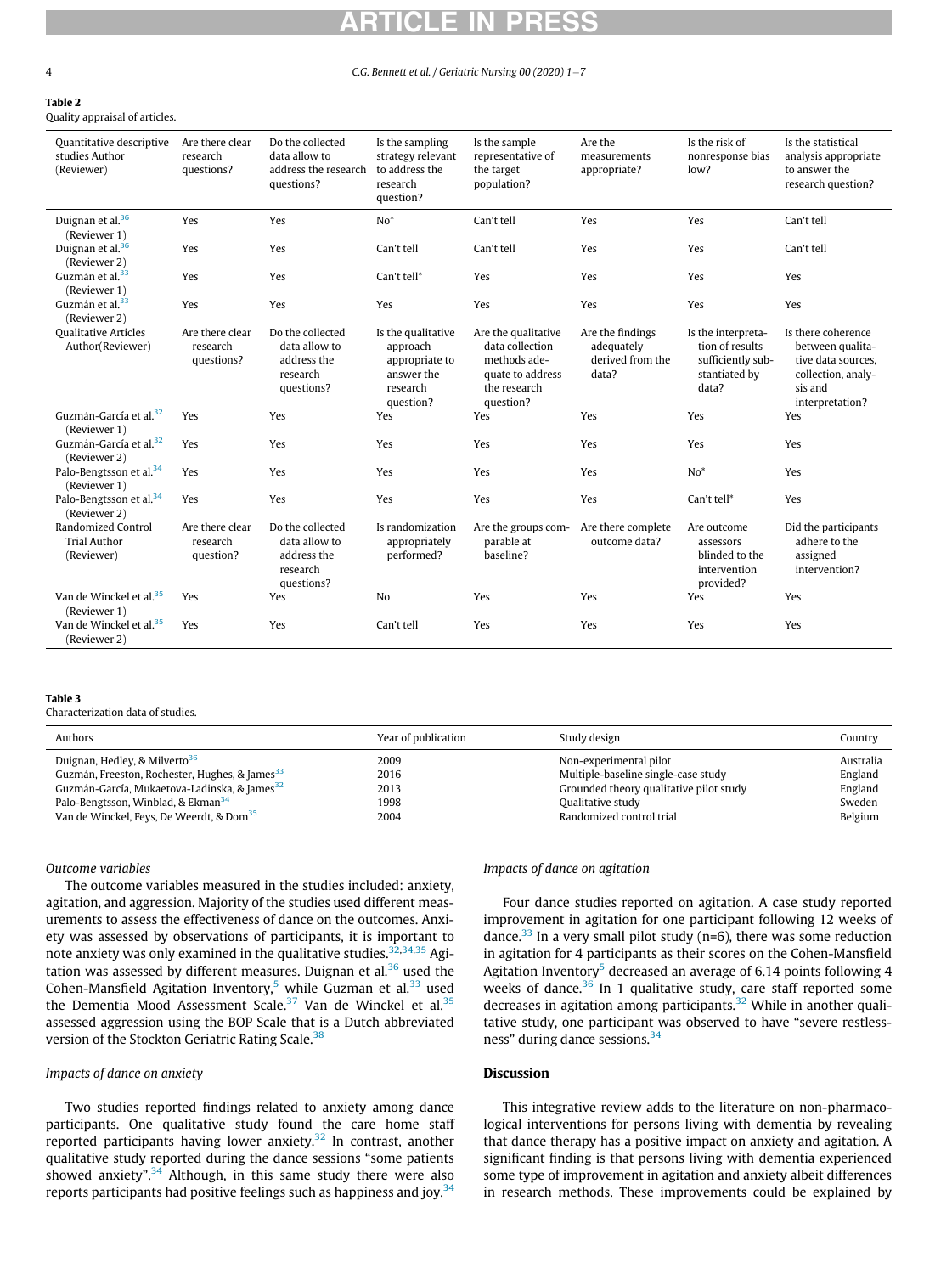#### $C.G.$  Bennett et al. / Geriatric Nursing 00 (2020) 1-7  $\hspace{1.5cm}$  5

### <span id="page-4-0"></span>Table 4

Review findings and MMAT quality score.

| Purpose/Aim                                                                                                                                                                                            | Sample<br>Size | Intervention Type                                                                                                                                                                                | MMAT Quality Score (20% =<br>1 criterion met; $40\% = 2$<br>criterion met: $60\% = 3$<br>criterion met, $80\% = 4$<br>criterion met, $100\% = 5$<br>criterion met) | <b>Key Findings</b>                                                                                                                                                                    | Implications and<br>Recommendations                                                                                                                                                                                                                                                                                                      |
|--------------------------------------------------------------------------------------------------------------------------------------------------------------------------------------------------------|----------------|--------------------------------------------------------------------------------------------------------------------------------------------------------------------------------------------------|--------------------------------------------------------------------------------------------------------------------------------------------------------------------|----------------------------------------------------------------------------------------------------------------------------------------------------------------------------------------|------------------------------------------------------------------------------------------------------------------------------------------------------------------------------------------------------------------------------------------------------------------------------------------------------------------------------------------|
| To evaluate Wu Tao dance as<br>intervention for dementia<br>and assess agitation. <sup>36</sup>                                                                                                        | $N = 6$        | Dance that includes music<br>and meditation, 1x/week<br>for 4 weeks.                                                                                                                             | 40% (missing information on<br>the sampling strategy,<br>representativeness of tar-<br>get population, and statis-<br>tical analysis)                              | Mean reduction in agitation<br>assessed by the CMAI was<br>6.14.                                                                                                                       | Led to a more positive work<br>environment for staff.                                                                                                                                                                                                                                                                                    |
| Understand the effect of<br>DANCIN on the behavior<br>and mood of persons liv-<br>ing with mild-moderate<br>dementia. $33$                                                                             | $N = 10$       | Danzón Latin Ballroom class<br>was 30 min 2x/week for<br>12 weeks                                                                                                                                | 80-100% (Range due to dif-<br>ference in independent<br>reviewer quality<br>appraisals)                                                                            | Agitation improved in 1 par-<br>ticipant. Irritability<br>improved in 3<br>participants.                                                                                               | Data suggest that the inter-<br>vention can be used to<br>decrease irritability or<br>depression, increase self-<br>esteem, important factors<br>for positive mood in<br>dementia. Overall, this<br>intervention showed<br>reduction in terms of<br>social isolation in resi-<br>dents previously<br>described as socially<br>withdrawn. |
| Purpose of the study is to<br>investigate the effect of<br>introducing a dance based<br>psychomotor intervention<br>using Danzon (Latin ball-<br>room) for people with<br>dementia in care homes. $32$ | $N = 13$       | Latin ballroom 35 minutes<br>session twice a week for 6<br>weeks.                                                                                                                                | 100%                                                                                                                                                               | Care staff reported observing<br>improvements in behavior<br>such as lowered anxiety,<br>reduced frustration, wan-<br>dering, and agitation. Con-<br>fidence and joy also<br>reported. | Dance is suitable for people<br>with dementia of mixed<br>severity, as it was<br>observed that staff simpli-<br>fied the requested dancing<br>commands to reduce frus-<br>tration in the more severe<br>cases.                                                                                                                           |
| How persons with dementia<br>disease function in social<br>dance sessions? $34$                                                                                                                        | $N = 6$        | 45 minutes dance session<br>with music performed by<br>local band at 4 events over<br>a 12 week period (popular<br>Swedish dance music).<br>Free dance. No structural<br>choreography to follow. | 80% (Unclear if results sub-<br>stantially substantiated by<br>data, no transcription<br>reported).                                                                | Patients showed emotions<br>such as joy and happiness.<br>During dance sessions:<br>Some patients showed<br>anxiety. One patient<br>showed severe<br>restlessness.                     | The patient's intellectual,<br>emotional, and motor<br>functions were supported<br>in dancing. It is recom-<br>mended that carers use<br>social dancing inten-<br>tionally as nursing<br>intervention.                                                                                                                                   |
| To evaluate the effect of a<br>musical exercise program<br>on mood state and cogni-<br>tive function in women<br>with dementia. $35$                                                                   | $N = 25$       | Daily physical exercises sup-<br>ported by music for<br>30 min/session for 3<br>months.                                                                                                          | 80% (Needed more informa-<br>tion to assess whether<br>randomization was appro-<br>priately done.)                                                                 | The effects on behavioral<br>changes were not<br>significant.                                                                                                                          | Research suggests a benefi-<br>cial effect of cognition<br>using a music-based exer-<br>cise program in a group of<br>patients with moderate to<br>severe dementia.                                                                                                                                                                      |

dance eliciting positive emotions in persons with dementia. $26$  Dance also provides a way for persons with dementia to express themselves physically as well as providing for social interaction that can alleviate boredom and sensory deprivation that can contribute to anxiety or agitation. $36$  Even small reductions in anxiety and agitation can improve the well-being for the person living with dementia.

The research methodology varied for all of the studies. In the research designs, all of the studies had a small sample size that is not uncommon in studies with persons with dementia.<sup>[39](#page-6-21)</sup> An explanation for this could be that persons living with dementia may be difficult to recruit due to their cognitive impairments and ability to consent Another finding was that the duration of studies varied noting that participants with dementia had limited participation between 4 and 12 weeks. Although improvements in agitation were noted after 4 weeks of dance, it is important to examine the long-term impacts to assess the sustainability and effectiveness of the intervention.

Our review is the first to examine dance impacts on anxiety and agitation in persons living with dementia. However, there have been reviews of dance movement therapy and exercise programs. In a systematic review of dance movement therapy, the effects of dance movement therapy for dementia revealed no evidence to support it as an effective intervention due to no studies meeting inclusion

criteria. $40$  It is important to note that dance movement therapy requires a trained dance movement therapist and participants are encouraged to engage in creative movements rather than performing choreographed steps to music. In a systematic review on exercise, there was no significant effect of exercise programs on depression or challenging behaviors such as agitation. $41$ 

We agree that the evidence is weak or lacking on whether exercise such as dance significantly reduces anxiety and agitation. Of the 5 dance studies reviewed, 4 yielded positive results for anxiety and/or agitation. However, the small sample sizes, inadequate details of methodology and data analysis limit the generalizability of these findings. Although these findings show promise, more studies of dance are needed to examine anxiety, agitation, as well as other neuropsychiatric symptoms in persons living with dementia.

#### **Limitations**

Our review has several limitations. Our search was restricted to the English language and relevant studies published in other languages may have been overlooked. Also some studies did not publish all of the information needed to complete the quality appraisal.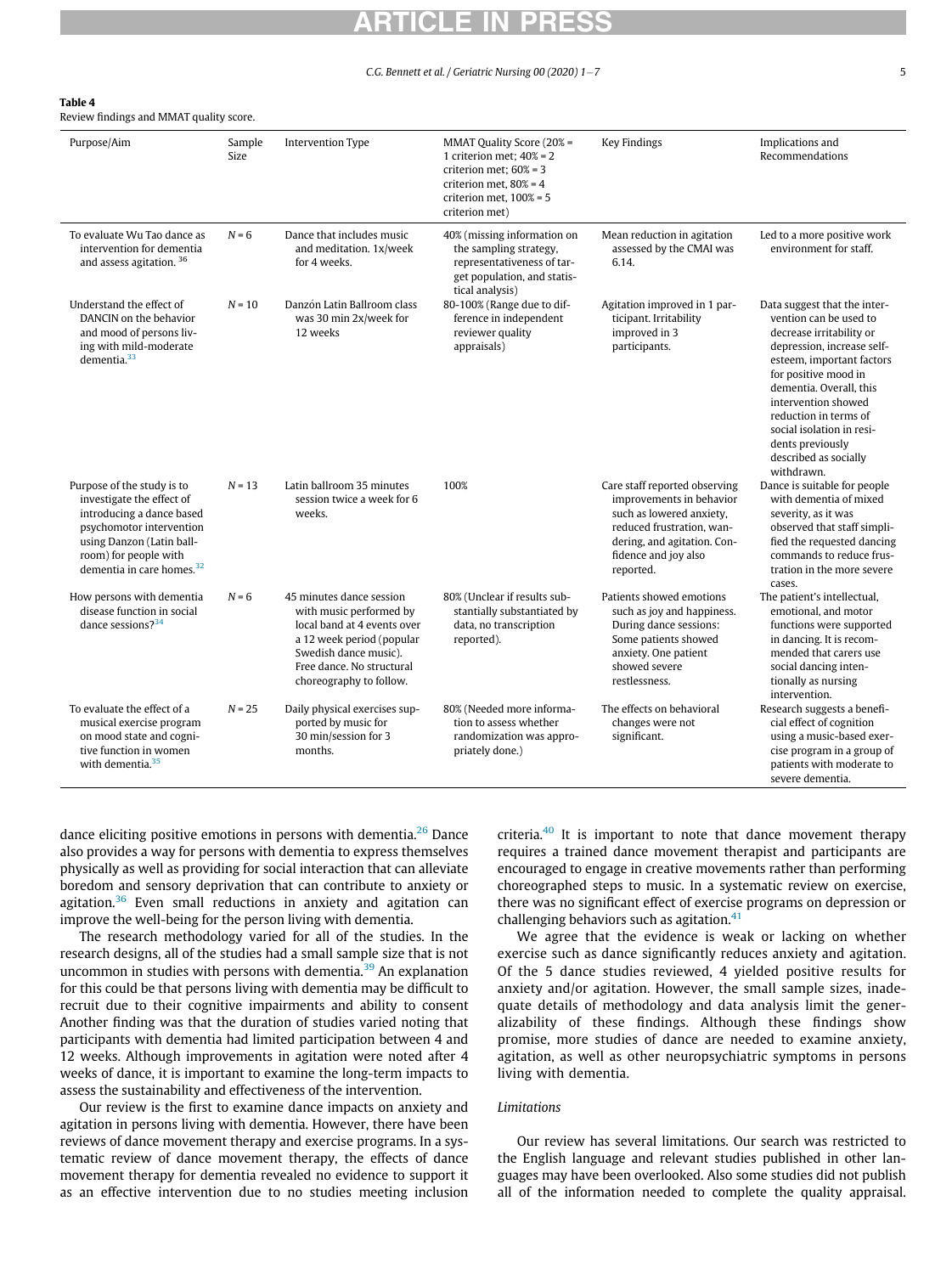#### 6 C.G. Bennett et al. / Geriatric Nursing 00 (2020) 1-7

Reviewers should consider contacting the authors of the included studies to obtain any non-reported information.

## Implications for practice

The studies reviewed did not reveal any safety concerns or adverse events. Likewise, studies reported low attrition. The minimal risk to safety and the potential benefits warrant considering dance for those living with dementia. In order to consider dance in a facility setting, the therapists and staff should be included in designing and executing implementation. For example, dance classes should be scheduled in the morning as it is known that persons with dementia often are fatigued and tired later in the day. $42$ 

If clinicians accept dance, it could be implemented as part of an activity program. A challenge for clinicians and administrators could be the costs associated with a dance program. Thus, if an experienced dance instructor is not affordable, non-choreographed or improvisational dance may be an option. The costs associated with this type of program would include music, dedicated space, and a staff member to supervise and lead the dance. If cost is a concern, consider collaborating with a local organization or academic institution that has people willing to spend time and dance with persons with dementia.

### <span id="page-5-0"></span>Implications for future research

<span id="page-5-3"></span><span id="page-5-2"></span><span id="page-5-1"></span>Findings of this review support the need for continued research on the effectiveness of dance to improve neuropsychiatric symptoms, anxiety, and agitation in persons with dementia. Limitations of the studies reviewed suggest the need for well-designed, robust methodology, and analysis. Future research should consider using the Neuro-psychiatric Inventory<sup>[43](#page-6-25)</sup> and Cohen-Mansfield Agitation Inventory<sup>[5](#page-5-4)</sup> as measures of agitation as these are commonly used in clinical and research practice. Only one study in this review used one of these instruments, it would be beneficial to continue to use these same valid and reliable measures.

<span id="page-5-7"></span><span id="page-5-6"></span><span id="page-5-5"></span><span id="page-5-4"></span>Another consideration for research is to specify stage of dementia as well as medication usage in sample characteristics. At what stage would dance no longer be beneficial? Does medication use such as antipsychotics change while participating in dance? These questions should be asked if dance is going to be recommended as an effective non-pharmacological approach. Although there are various types of dance, empirical data on the same dance type, intensity, duration, and frequency is needed to replicate studies and validate findings. This can be difficult to implement unless the same research team repeats their studies or publishes the details of their dance program.

<span id="page-5-10"></span><span id="page-5-9"></span><span id="page-5-8"></span>As noted in the findings, the settings of the studies varied from psychiatric hospital to nursing home or care home settings. These different settings may be challenging to researchers in areas of recruitment and implementation. Recruitment may be challenging if the facility staff does not support dance for those with dementia. Another challenge can be the facility may already have programs such as music that is well attended by persons with dementia. For this reason, we recommend seeking to implement dance where persons with dementia lack social interaction or physical activity. Lastly, we noted in this review that often cultural dance is used that is appropriate for the population being studied but may not achieve the same acceptance with a different population. In this case, detailed descriptions of the intervention method is needed so comparisons in choreography or dosing can be drawn.

### <span id="page-5-11"></span>Conclusion

<span id="page-5-12"></span>This review is the first to examine the impacts of dance on anxiety and agitation in persons living with dementia. Despite limitations, following Whittemore and Knafl's approach for conducting integrative reviews<sup>[29](#page-6-11)</sup> in addition to Hong et al. Mixed Methods Appraisal tool  $30$ , provided for a high quality, thorough, and transparent review process. Findings suggest that dance may improve anxiety and agitation among those with dementia. However, based on our evaluation, the evidence is weak and further research is needed.

### Declaration of Competing Interest

None.

### Acknowledgments

University of West Florida Office of Undergraduate Research supported Maria McLain and Camila Medina-Pacheco.

### Funding

This research did not receive any specific grant from funding agencies in the public, commercial, or not-for-profit sectors.

#### References

- 1. World Health Organization. Dementia. [https://www.who.int/news-room/fact](https://www.who.int/news-room/fact-sheets/detail/dementia)[sheets/detail/dementia.](https://www.who.int/news-room/fact-sheets/detail/dementia) Updated September 19, 2019. Accessed July 26, 2020.
- 2. Alzheimer's Association. Alzheimer's disease facts and figures. Alzheimer's Dement. 2019;15(3):321–387. [https://doi.org/10.1016/j.jalz.2019.01.010.](https://doi.org/10.1016/j.jalz.2019.01.010)
- 3. Anatchkova M, Brooks A, Swett L, Hartry A, et al. Agitation in patients with dementia: a systematic review of epidemiology and association with severity and course. Int Psychogeriatr. 2019;31(9):1305–1318. [https://doi.org/10.1017/](https://doi.org/10.1017/S1041610218001898) [S1041610218001898.](https://doi.org/10.1017/S1041610218001898)
- 4. Cummings JL, Mintzer J, Brodaty H, et al. Agitation in cognitive disorders: International Psychogeriatric Association provisional consensus clinical and research definition. Int Psychogeriatr. 2015;27(1):7–17. [https://doi.org/](https://doi.org/10.1017/S1041610214001963) [10.1017/S1041610214001963.](https://doi.org/10.1017/S1041610214001963)
- 5. Cohen-Mansfield J. Conceptualization of agitation: results based on the Cohen-Mansfield agitation inventory and the agitation behavior mapping instrument. Int Psychogeriatr. 1996;8(8):309–315. [https://doi.org/10.1017/](https://doi.org/10.1017/s1041610297003530) [s1041610297003530](https://doi.org/10.1017/s1041610297003530). (suppl 3).
- 6. Goodarzi Z, Samii L, Azeem F, et al. Detection of anxiety symptoms in persons with dementia: a systematic review. Alzheimers Dement. 2019;11(C):340-347. [https://](https://doi.org/10.1016/j.dadm.2019.02.005) [doi.org/10.1016/j.dadm.2019.02.005.](https://doi.org/10.1016/j.dadm.2019.02.005)
- 7. Goyal AR, Engedal K, Eriksen S. Clinicians' experiences of anxiety in patients with dementia. Dementia. 2019;18(1):80–93. [https://doi.org/10.1177/](https://doi.org/10.1177/1471301216659770) [1471301216659770](https://doi.org/10.1177/1471301216659770).
- 8. Wilson CB, Arendt L, Nguyen M, Scott TL, Neville CC, Pachana NA. Nonpharmacological interventions for anxiety and dementia in nursing homes: a systematic review. Gerontologist. 2019;59(6):e731–e742. [https://doi.org/10.1093/geront/](https://doi.org/10.1093/geront/gnz020) [gnz020.](https://doi.org/10.1093/geront/gnz020)
- 9. Livingston G, Livingston G, Kelly L, et al. Non-pharmacological interventions for agitation in dementia: systematic review of randomized controlled trials. Br J Psychiatry. 2014;205(6):436–442. <https://doi.org/10.1192/bjp.bp.113.141119>.
- 10. Tatsumi H, Nakaaki S, Torii K, et al. Neuropsychiatric symptoms predict change in quality of life of Alzheimer disease patients: a two-year follow-up study. Psychiatry Clin Neurosci. 2009;63(3):374–384. [https://doi.org/10.1111/](https://doi.org/10.1111/j.1440-1819.2009.01955.x) [j.1440-1819.2009.01955.x](https://doi.org/10.1111/j.1440-1819.2009.01955.x).
- 11. Ballard C, Waite J. The effectiveness of atypical antipsychotics for the treatment of aggression and psychosis in Alzheimer's disease. Cochrane Database Syst Rev. 2018;25: CD003476. <https://doi.org/10.1002/14651858.CD003476.pub2>.
- 12. Corbett A, Burns A, Ballard C. Don't use antipsychotics routinely to treat agitation and aggression in people with dementia. BMJ. 2014:(349):G6420. [https://doi.org/](https://doi.org/10.1136/bmj.g6420) [10.1136/bmj.g6420.](https://doi.org/10.1136/bmj.g6420)
- 13. Douglas IJ, Smeeth L. Exposure to antipsychotics and risk of stroke: self controlled case series study. BMJ. 2008:(337):a1227. <https://doi.org/10.1136/bmj.a1227>.
- 14. Brasure M, Jutkowitz E, Fuchs E, et al. Nonpharmacologic interventions for agitation and aggression in dementia. Comparative effectiveness reviews. No. 177. AHRQ. 2016.. Last accessed July 26, 2020 from: [www.ncbi.nlm.nih.gov/books/](http://www.ncbi.nlm.nih.gov/books/NBK356163/) NBK356163/
- 15. Gitlin LN, Kales HC, Lyketsos CG. Nonpharmacologic management of behavioral symptoms in dementia. JAMA. 2012;308(19):2020–2029. [https://doi.org/10.1001/](https://doi.org/10.1001/jama.2012.36918) ama.2012.36918
- 16. Austrom MG, Boustani M, LaMantia MA. Ongoing medical management to maximize health and well-being for persons living with dementia. Gerontologist. 2018;18(58):S48–S57. <https://doi.org/10.1093/geront/gnx147>. (suppl\_1).
- 17. Fleiner T, Leucht S, Förstl H, Zijlstra W, Haussermann P. Effects of short-term exercise interventions on behavioral and psychological symptoms in patients with dementia: a systematic review. J Alzheimers Dis. 2017;55(4):1583-1594. [https://](https://doi.org/10.3233/JAD-160683) [doi.org/10.3233/JAD-160683](https://doi.org/10.3233/JAD-160683).